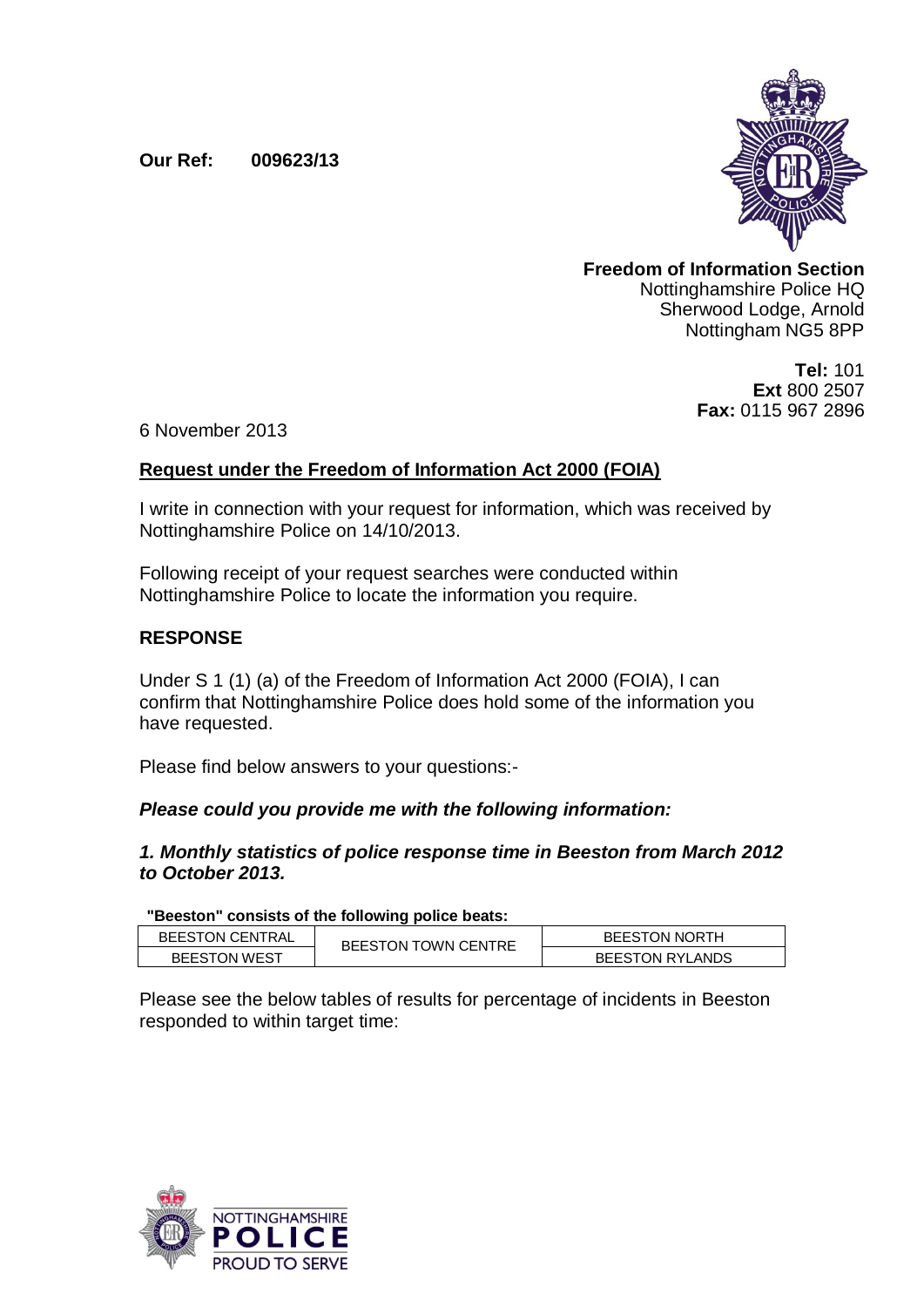#### **Grade 1 Incidents (Immediate) - 1st March 2012 to 17th October 2013**

|                    | <b>Overall Number of</b> | % Achieved within Target |
|--------------------|--------------------------|--------------------------|
| <b>Month</b>       | <b>Incidents</b>         | <b>Time</b>              |
| Mar-12             | 95                       | 85.3%                    |
| Apr-12             | 79                       | 93.7%                    |
| May-12             | 79                       | 89.9%                    |
| Jun-12             | 99                       | 89.9%                    |
| <b>Jul-12</b>      | 82                       | 87.8%                    |
| Aug-12             | 99                       | 82.8%                    |
| Sep-12             | 91                       | 87.9%                    |
| Oct-12             | 76                       | 89.5%                    |
| <b>Nov-12</b>      | 79                       | 88.6%                    |
| Dec-12             | 76                       | 86.8%                    |
| $Jan-13$           | 63                       | 87.3%                    |
| Feb-13             | 76                       | 89.5%                    |
| Mar-13             | 76                       | 89.5%                    |
| Apr-13             | 74                       | 85.1%                    |
| <b>May-13</b>      | 78                       | 80.8%                    |
| $Jun-13$           | 100                      | 78.0%                    |
| $Jul-13$           | 95                       | 78.9%                    |
| Aug-13             | 86                       | 79.1%                    |
| Sep-13             | 62                       | 74.2%                    |
| $Oct-13*$          | 40                       | 85.0%                    |
| <b>Grand Total</b> | 1,605                    | 85.4%                    |

Target - 85% to arrive at the scene within 15 mins of call being received (Urban areas)

\* Partial month

#### **Grade 2 Incidents (Urgent) - 1st March 2012 to 17th October 2013**

Target - 80% to arrive at the scene within 60 mins of call being received

|                    | <b>Overall Number of</b> | % Achieved within Target |
|--------------------|--------------------------|--------------------------|
| <b>Month</b>       | <b>Incidents</b>         | <b>Time</b>              |
| Mar-12             | 134                      | 67.2%                    |
| Apr-12             | 120                      | 77.5%                    |
| May-12             | 142                      | 71.8%                    |
| Jun-12             | 158                      | 66.5%                    |
| $Jul-12$           | 148                      | 70.9%                    |
| Aug-12             | 158                      | 64.6%                    |
| Sep-12             | 166                      | 70.5%                    |
| Oct-12             | 145                      | 70.3%                    |
| <b>Nov-12</b>      | 138                      | 62.3%                    |
| Dec-12             | 139                      | 71.2%                    |
| $Jan-13$           | 139                      | 69.8%                    |
| Feb-13             | 136                      | 73.5%                    |
| Mar-13             | 130                      | 72.3%                    |
| Apr-13             | 137                      | 65.7%                    |
| $May-13$           | 150                      | 64.0%                    |
| $Jun-13$           | 125                      | 60.0%                    |
| $Jul-13$           | 157                      | 66.2%                    |
| Aug-13             | 125                      | 65.6%                    |
| Sep-13             | 123                      | 74.0%                    |
| $Oct-13$           | 60                       | 71.7%                    |
| <b>Grand Total</b> | 2,730                    | 68.6%                    |

\* Partial month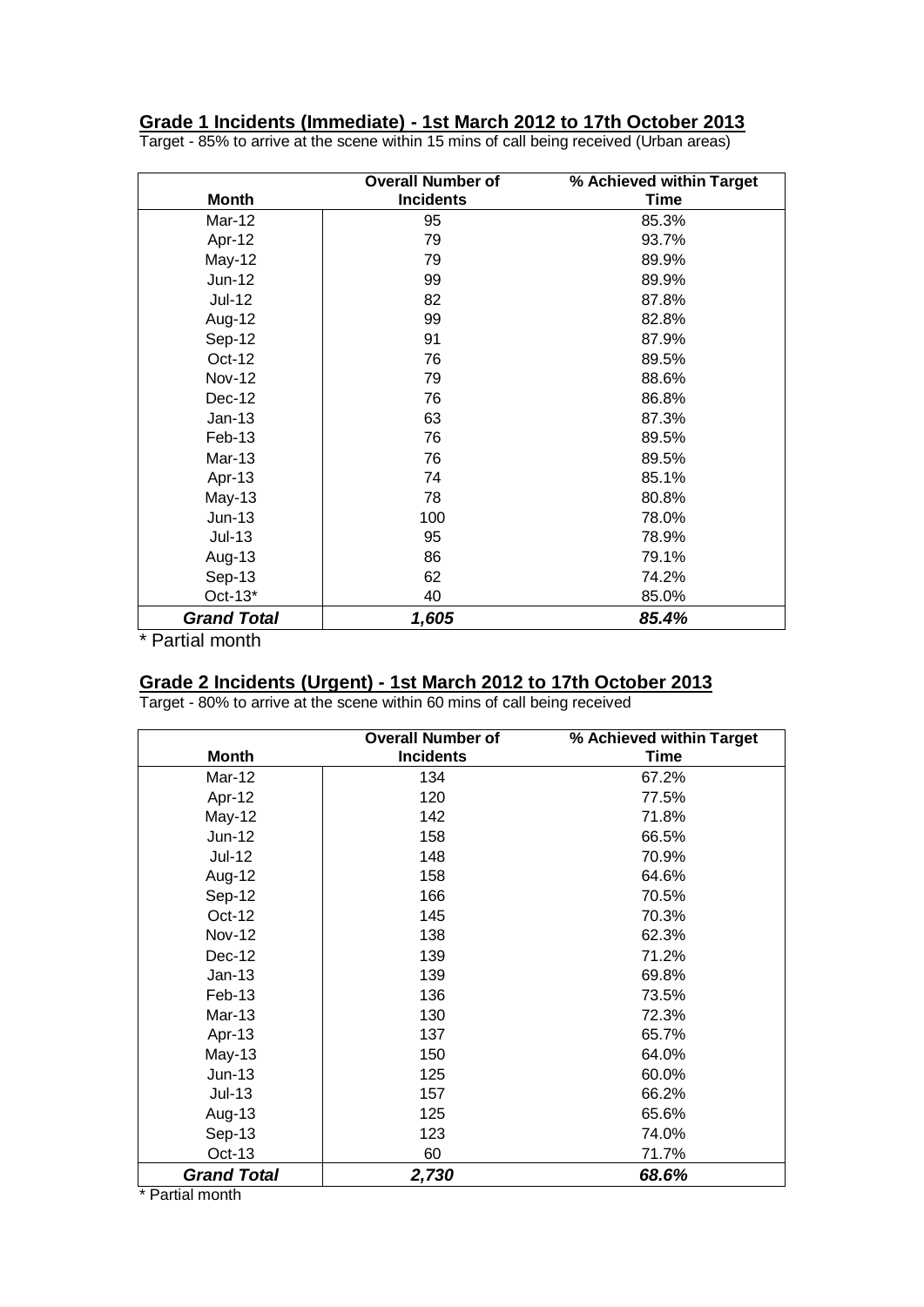#### *2. Statistics on the number of persons caught littering and the number fined for littering in Beeston (or Broxtowe if Beeston too specific) from October 2012 to October 2013.*

# *3. Statistics on the number of persons fined for not picking up after their dogs in Beeston (or Broxtowe if Beeston too specific).*

There have been no records of any prosecutions or tickets generated by Nottinghamshire Police during this period for either of the offences specified above.

You may wish to request this information from the local council for this area who will also have powers to issue tickets for these offences.

# **Complaints Rights**

Your attention is drawn to the enclosed review procedure, which details your right of complaint.

#### **Copyright**

Nottinghamshire Police in complying with their statutory duty under Sections 1 and 11 of the Freedom of Information Act 2000 (FOIA) to release the enclosed information will not breach the Copyright, Designs and Patents Act 1988. However, the rights of the copyright owner of the enclosed information will continue to be protected by law. Applications for the copyright owner's written permission to reproduce any part of the attached information should be addressed to the Force Solicitor, Nottinghamshire Police, Force Headquarters, Sherwood Lodge, Arnold, Nottinghamshire, NG5 8PP.

I would like to take this opportunity to thank you for your interest in Nottinghamshire Police.

Should you have any further enquiries concerning this matter, please write or contact the Freedom of Information Officer on telephone number 0115 9672507 or e-mail [freedomofinformation@Nottinghamshire.pnn.police.uk](mailto:freedomofinformation@Nottinghamshire.pnn.police.uk) quoting the above reference number.

Yours sincerely

**Disclosure Officer**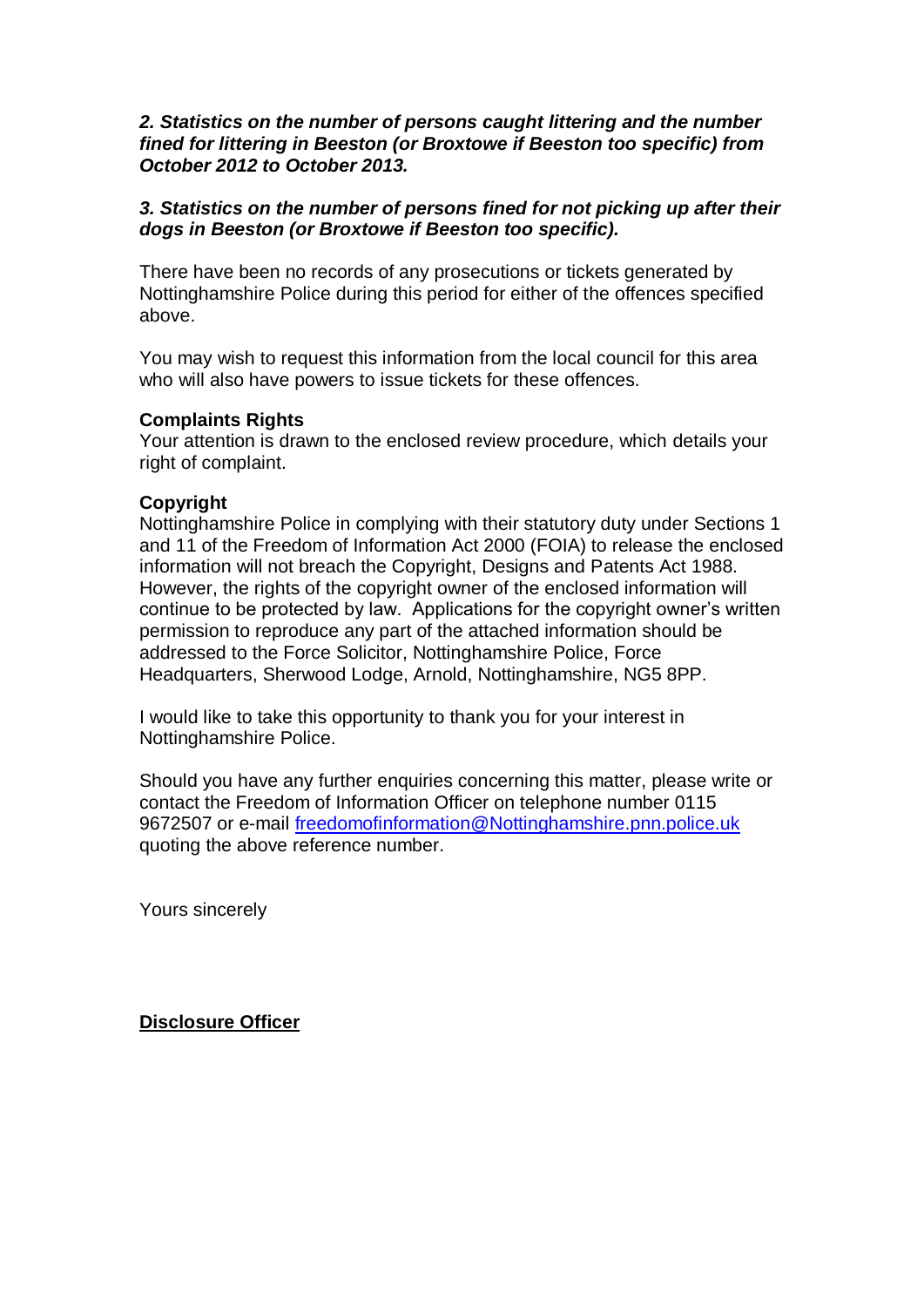# **Are you dissatisfied with your response?**

If so, prior to lodging a formal complaint, you are welcome and encouraged to discuss the decision with the case officer that dealt with your request.

#### **Ask to have the decision looked at again**

The quickest and easiest way to have the decision reconsidered is to telephone the case officer that is identified at the end of your decision letter.

That person will be able to discuss the decision, explain any issues and assist with any problems.

#### **Formal Independent Review**

If you are dissatisfied with the handling procedures or the decision made by Nottinghamshire Police under the Freedom of Information Act 2000, you can request an Independent Review.

Upon receipt for a review of the initial request response, an independent audit officer from Information Management will review the request and assess whether it has been satisfactorily processed in accordance with policy and procedure.

Requests for Independent Reviews requests should be made in writing to-

Force Information Manager Nottinghamshire Police Force Headquarters Sherwood Lodge Arnold Nottingham NG5 8PP

The Audit officer will record and communicate his/her decision to the information requester within 20 working days.

# **Appeals**

If the findings of the formal independent review do not meet your approval, you can register an appeal against the decision.

An investigation will then take place by the Freedom of Information officer, which will be reported and presented to the Internal Appeal Board. This will include a full account of the reasoning for or against disclosure and the application of any relevant exemptions.

The Internal Appeal Board will consist of at least a member of the Chief Officer Team, a member of the Legal Team and the Force Information Manager.

Appeals should be registered in writing to:

Freedom of Information Officer